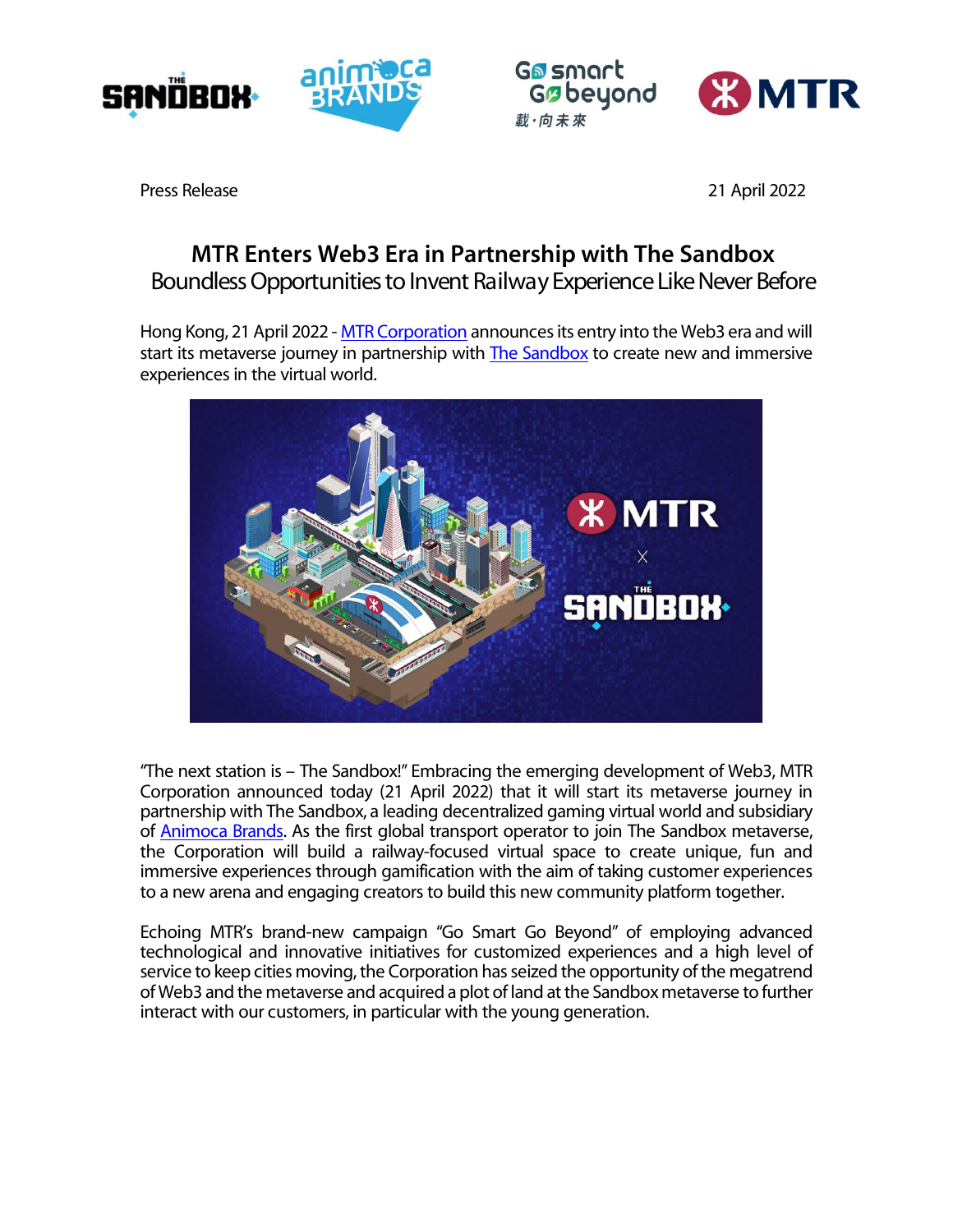An immersive virtual station will be built on a plot of land of The Sandbox metaverse. By mimicking and gamifying the physical railway environment, players will be able to enjoy an MTR journey on many levels that stretch the imagination beyond taking a train ride. There will be endless new possibilities including driving a train or even operating a railway station and unlocking exciting adventures in this constantly evolving space. There may also be a railway museum to showcase the moments that MTR intersects with the communities and cultures of Hong Kong. Meanwhile, the Corporation will explore making use of the virtual environment to facilitate STEM education.

The strategic move with The Sandbox also demonstrates the commitment of the Corporation in supporting the technology and innovation development in Hong Kong to benefit and create long-term value for the community. The adoption of such an open innovation approach not only enables the Corporation to explore more innovative ideas for its businesses and services but also shows support to local-based tech companies as well as the development of the technology innovation ecosystem by leveraging on its expertise and resources.

"We are excited for the strategic partnership with The Sandbox to embark on our new journey in the metaverse and engage customers in a brand-new way," said Dr Jacob Kam, Chief Executive Officer of MTR Corporation. "To pursue continuous enhancement, we challenge our status quo and keep abreast of new technology trends. This foray into the metaverse allows us to venture into the virtual space to build a fun place to interact with our community while at the same time also seize opportunities that would add to our realworld experience beyond bounds. I look forward to seeing the creative ideas brought by the community especially from our young generation and exploring potential opportunities in the future."

"Public transportation is going to play a major role in shaping the future of both the real world and the Metaverse," said Mr Sebastien Borget, COO & Co-Founder of The Sandbox. "I recall my first time in Hong Kong, it started with a MTR's train ride and I'm looking forward to seeing MTR Corporation play this role of onboarding people into the new opportunities offered by the Metaverse and connecting them via digital interactions and creative expression that are built and owned by the community."

"We are thrilled to welcome MTR into the Web3 metaverse. MTR's participation demonstrates the company's renowned culture of excellence, innovation and enterprising spirit," said Mr Evan Auyang, President of Animoca Brands. "I have had the pleasure of having worked with MTR for nearly 2 decades and I couldn't be more thrilled that the company has made this leap forward in extending its world-class operations into building communities in the virtual space. We look forward to working closely with MTR to build the open metaverse."

As a next step, the Corporation will work with The Sandbox and our strategic partner Collectiv to develop a roadmap and create a virtual station in the metaverse. The experience will be built with strong creative and social elements based on the VoxEdit and GameMaker